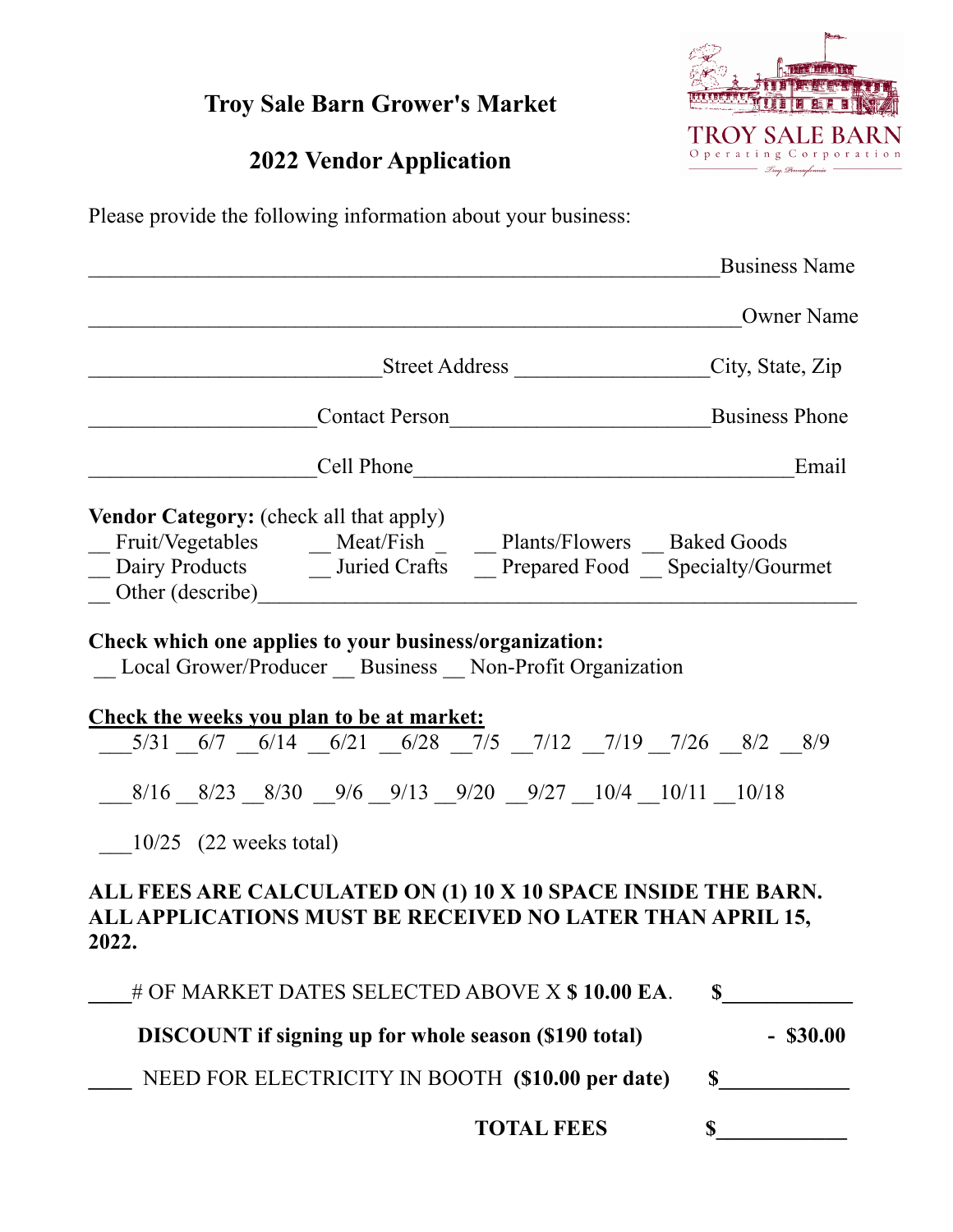Methods of payment that you accept:

| <b>Products to be sold and displayed at the market:</b> Please list all products that you will |
|------------------------------------------------------------------------------------------------|
| bring for sale to the Market; you may attach a separate sheet if necessary (Be specific,       |
| i.e. organic vegetables, free range eggs, beef from grass fed cows, etc.)                      |

 $\mathcal{L}_\mathcal{L} = \mathcal{L}_\mathcal{L} = \mathcal{L}_\mathcal{L} = \mathcal{L}_\mathcal{L} = \mathcal{L}_\mathcal{L} = \mathcal{L}_\mathcal{L} = \mathcal{L}_\mathcal{L} = \mathcal{L}_\mathcal{L} = \mathcal{L}_\mathcal{L} = \mathcal{L}_\mathcal{L} = \mathcal{L}_\mathcal{L} = \mathcal{L}_\mathcal{L} = \mathcal{L}_\mathcal{L} = \mathcal{L}_\mathcal{L} = \mathcal{L}_\mathcal{L} = \mathcal{L}_\mathcal{L} = \mathcal{L}_\mathcal{L}$ 

 $\mathcal{L}_\text{max} = \frac{1}{2} \sum_{i=1}^n \mathcal{L}_\text{max}(\mathbf{x}_i - \mathbf{y}_i)$ 

**Producers:** Please list the locations where products are made/grown (including name of county). Must be within 50 mile radius of the Market.

**Vendor/Business Information**: Tell us about your business and what makes your business different/unique. (Grass-fed cows, locally sourced, chemical-free, Certified Naturally Grown, Organic) This will help us communicate with the public about what the Market has to offer!

By signing this form, I am acknowledging that I have read and agree to the rules, terms and policies for the Troy Sale Barn Growers Market and Vendor Application.

 $\mathcal{L}_\mathcal{L} = \mathcal{L}_\mathcal{L} = \mathcal{L}_\mathcal{L} = \mathcal{L}_\mathcal{L} = \mathcal{L}_\mathcal{L} = \mathcal{L}_\mathcal{L} = \mathcal{L}_\mathcal{L} = \mathcal{L}_\mathcal{L} = \mathcal{L}_\mathcal{L} = \mathcal{L}_\mathcal{L} = \mathcal{L}_\mathcal{L} = \mathcal{L}_\mathcal{L} = \mathcal{L}_\mathcal{L} = \mathcal{L}_\mathcal{L} = \mathcal{L}_\mathcal{L} = \mathcal{L}_\mathcal{L} = \mathcal{L}_\mathcal{L}$ 

 $\mathcal{L}_\mathcal{L} = \mathcal{L}_\mathcal{L} = \mathcal{L}_\mathcal{L} = \mathcal{L}_\mathcal{L} = \mathcal{L}_\mathcal{L} = \mathcal{L}_\mathcal{L} = \mathcal{L}_\mathcal{L} = \mathcal{L}_\mathcal{L} = \mathcal{L}_\mathcal{L} = \mathcal{L}_\mathcal{L} = \mathcal{L}_\mathcal{L} = \mathcal{L}_\mathcal{L} = \mathcal{L}_\mathcal{L} = \mathcal{L}_\mathcal{L} = \mathcal{L}_\mathcal{L} = \mathcal{L}_\mathcal{L} = \mathcal{L}_\mathcal{L}$  $\mathcal{L}_\mathcal{L} = \mathcal{L}_\mathcal{L} = \mathcal{L}_\mathcal{L} = \mathcal{L}_\mathcal{L} = \mathcal{L}_\mathcal{L} = \mathcal{L}_\mathcal{L} = \mathcal{L}_\mathcal{L} = \mathcal{L}_\mathcal{L} = \mathcal{L}_\mathcal{L} = \mathcal{L}_\mathcal{L} = \mathcal{L}_\mathcal{L} = \mathcal{L}_\mathcal{L} = \mathcal{L}_\mathcal{L} = \mathcal{L}_\mathcal{L} = \mathcal{L}_\mathcal{L} = \mathcal{L}_\mathcal{L} = \mathcal{L}_\mathcal{L}$ 

Company Name Vendor Signature Date

**Check List:** (all of these items must accompany your application)

\_\_\_ Completed Vendor Application

Signed copy of Troy Sale Barn Growers Market guidelines

\$1,000,000 liability insurance, including listing TSBOC/Troy Borough/Troy

Borough Municipal Authority as additional insureds

Copy of business license, business tax ID or license from PA Dept. of Ag.

\*All food vendors must include a copy of their PA Dept. of Ag license.

Payment to secure your market space. Space will not be secured until full payment is received.

## **Please return all forms to:**

Linda Sweely Attn: Troy Sale Barn Grower's Market Committee 9578 N. Elk Run Rd Mansfield, PA 16933 **Make checks payable to: TSBOC**